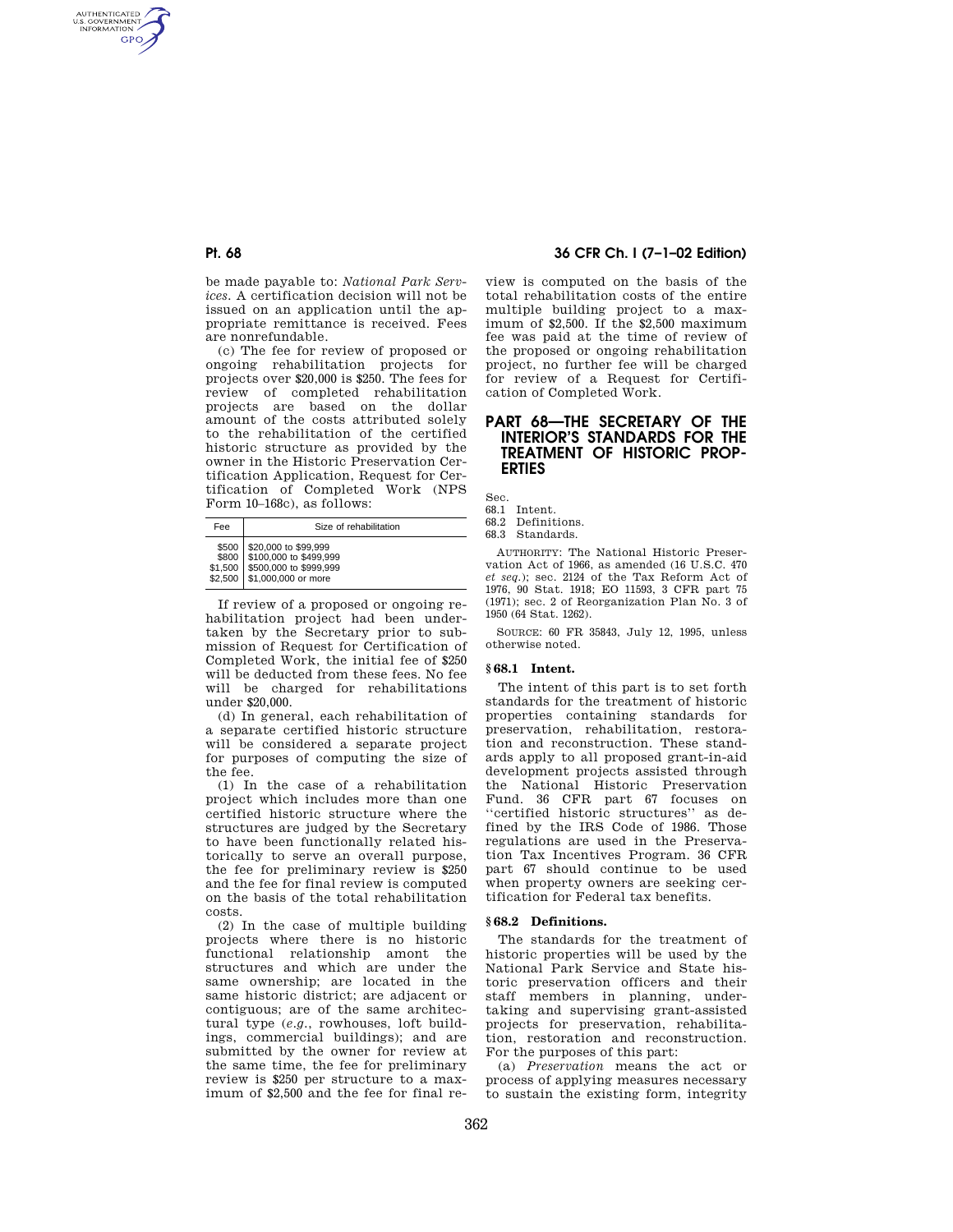## **National Park Service, Interior § 68.3**

and materials of an historic property. Work, including preliminary measures to protect and stabilize the property, generally focuses upon the ongoing maintenance and repair of historic materials and features rather than extensive replacement and new construction. New exterior additions are not within the scope of this treatment; however, the limited and sensitive upgrading of mechanical, electrical and plumbing systems and other code-required work to make properties functional is appropriate within a preservation project.

(b) *Rehabilitation* means the act or process of making possible an efficient compatible use for a property through repair, alterations and additions while preserving those portions or features that convey its historical, cultural or architectural values.

(c) *Restoration* means the act or process of accurately depicting the form, features and character of a property as it appeared at a particular period of time by means of the removal of features from other periods in its history and reconstruction of missing features from the restoration period. The limited and sensitive upgrading of mechanical, electrical and plumbing systems and other code-required work to make properties functional is appropriate within a restoration project.

(d) *Reconstruction* means the act or process of depicting, by means of new construction, the form, features and detailing of a non-surviving site, landscape, building, structure or object for the purpose of replicating its appearance at a specific period of time and in its historic location.

## **§ 68.3 Standards.**

One set of standards—preservation, rehabilitation, restoration or reconstruction—will apply to a property undergoing treatment, depending upon the property's significance, existing physical condition, the extent of documentation available and interpretive goals, when applicable. The standards will be applied taking into consideration the economic and technical feasibility of each project.

(a) *Preservation.* (1) A property will be used as it was historically, or be given a new use that maximizes the retention<br>of distinctive materials features distinctive materials, features spaces and spatial relationships. Where a treatment and use have not been identified, a property will be protected and, if necessary, stabilized until additional work may be undertaken.

(2) The historic character of a property will be retained and preserved. The replacement of intact or repairable historic materials or alteration of features, spaces and spatial relationships that characterize a property will be avoided.

(3) Each property will be recognized as a physical record of its time, place and use. Work needed to stabilize, consolidate and conserve existing historic materials and features will be physically and visually compatible, identifiable upon close inspection and properly documented for future research.

(4) Changes to a property that have acquired historic significance in their own right will be retained and preserved.

(5) Distinctive materials, features, finishes and construction techniques or examples of craftsmanship that characterize a property will be preserved.

(6) The existing condition of historic features will be evaluated to determine the appropriate level of intervention needed. Where the severity of deterioration requires repair or limited replacement of a distinctive feature, the new material will match the old in composition, design, color and texture.

(7) Chemical or physical treatments, if appropriate, will be undertaken using the gentlest means possible. Treatments that cause damage to historic materials will not be used.

(8) Archeological resources will be protected and preserved in place. If such resources must be disturbed, mitigation measures will be undertaken.

(b) *Rehabilitation.* (1) A property will be used as it was historically or be given a new use that requires minimal change to its distinctive materials, features, spaces and spatial relationships.

(2) The historic character of a property will be retained and preserved. The removal of distinctive materials or alteration of features, spaces and spatial relationships that characterize a property will be avoided.

(3) Each property will be recognized as a physical record of its time, place and use. Changes that create a false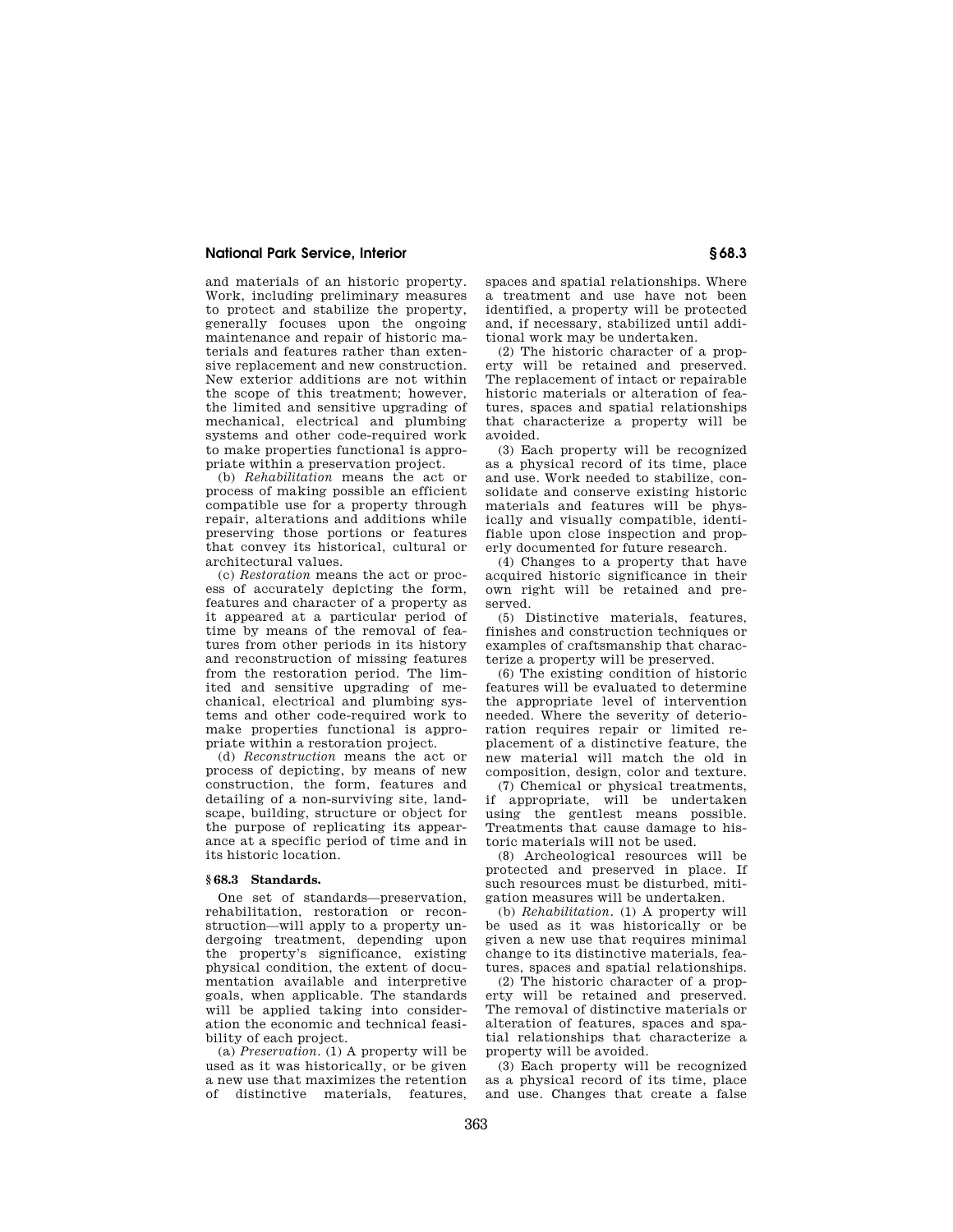sense of historical development, such as adding conjectural features or elements from other historic properties, will not be undertaken.

(4) Changes to a property that have acquired historic significance in their own right will be retained and preserved.

(5) Distinctive materials, features, finishes and construction techniques or examples of craftsmanship that characterize a property will be preserved.

(6) Deteriorated historic features will be repaired rather than replaced. Where the severity of deterioration requires replacement of a distinctive feature, the new feature will match the old in design, color, texture and, where possible, materials. Replacement of missing features will be substantiated by documentary and physical evidence.

(7) Chemical or physical treatments, if appropriate, will be undertaken using the gentlest means possible. Treatments that cause damage to historic materials will not be used.

(8) Archeological resources will be protected and preserved in place. If such resources must be disturbed, mitigation measures will be undertaken.

(9) New additions, exterior alterations or related new construction will not destroy historic materials, features and spatial relationships that characterize the property. The new work will be differentiated from the old and will be compatible with the historic materials, features, size, scale and proportion, and massing to protect the integrity of the property and its environment.

(10) New additions and adjacent or related new construction will be undertaken in such a manner that, if removed in the future, the essential form and integrity of the historic property<br>and its environment would be environment would be unimpaired.

(c) *Restoration.* (1) A property will be used as it was historically or be given a new use that interprets the property and its restoration period.

(2) Materials and features from the restoration period will be retained and preserved. The removal of materials or alteration of features, spaces and spatial relationships that characterize the period will not be undertaken.

**§ 68.3 36 CFR Ch. I (7–1–02 Edition)**

(3) Each property will be recognized as a physical record of its time, place and use. Work needed to stabilize, consolidate and conserve materials and features from the restoration period will be physically and visually compatible, identifiable upon close inspection and properly documented for future research.

(4) Materials, features, spaces and finishes that characterize other historical periods will be documented prior to their alteration or removal.

(5) Distinctive materials, features, finishes and construction techniques or examples of craftsmanship that characterize the restoration period will be preserved.

(6) Deteriorated features from the restoration period will be repaired rather than replaced. Where the severity of deterioration requires replacement of a distinctive feature, the new feature will match the old in design, color, texture and, where possible, materials.

(7) Replacement of missing features from the restoration period will be substantiated by documentary and physical evidence. A false sense of history will not be created by adding conjectural features, features from other properties, or by combining features that never existed together historically.

(8) Chemical or physical treatments, if appropriate, will be undertaken using the gentlest means possible. Treatments that cause damage to historic materials will not be used.

(9) Archeological resources affected by a project will be protected and preserved in place. If such resources must be disturbed, mitigation measures will be undertaken.

(10) Designs that were never executed historically will not be constructed.

(d) *Reconstruction.* (1) Reconstruction will be used to depict vanished or nonsurviving portions of a property when documentary and physical evidence is available to permit accurate reconstruction with minimal conjecture and such reconstruction is essential to the public understanding of the property.

(2) Reconstruction of a landscape, building, structure or object in its historic location will be preceded by a thorough archeological investigation